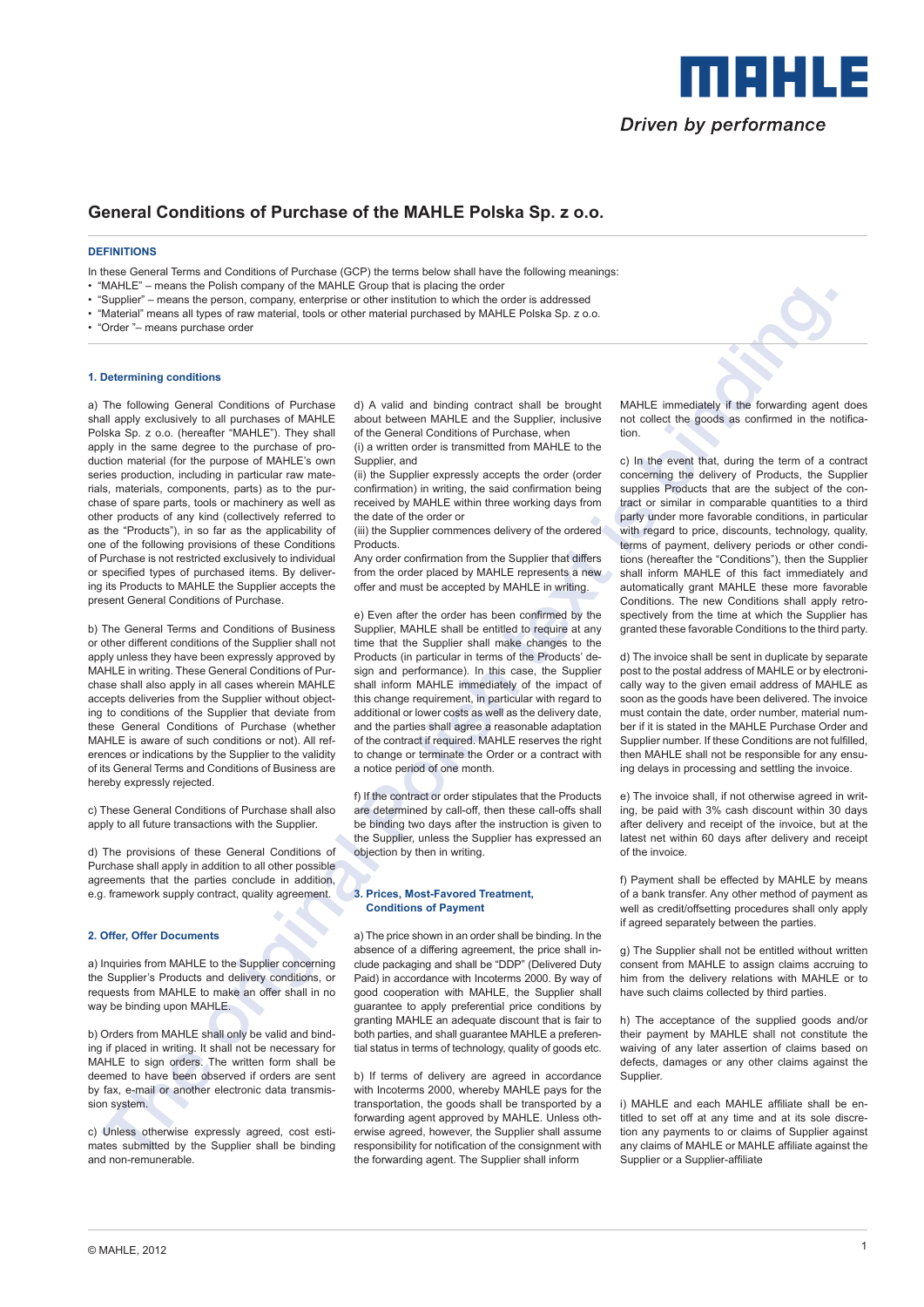MENLE Driven by performance

### **4. Delivery Dates, Delay in Delivery**

a) The delivery dates, precision, quality and quantity are of major strategic importance to MAHLE.

b) The agreed delivery dates with the Supplier shall be binding. Depending on the agreed terms of delivery, compliance with the delivery period shall be determined by the date of receipt of the products at the destination specified by MAHLE or the prompt availability of the Products for collection from the Supplier's works.

The appearance was not the second was also the second was also the second was also the second was also the second was also the second was also the second was also the second was also the second was also the second was als c) If the Supplier is in delay in making a delivery, then the Supplier shall incur a contractual penalty of 1% of the purchase price of the delayed Products for each commenced week of the delay in delivery, extending to a maximum, however, of 5% of the said purchase price. This shall not affect the right to assert claims for compensation. The Supplier must also reimburse inter alia the following costs: special travel costs (both from Suppliers to MAHLE and from MAHLE to its customers), additional preproduction costs, additional costs caused by special shifts, loss of production costs, replacement/conversion costs, additional test costs and lost profit. Any contractual penalty due shall, however, be credited against any asserted claim for compensation.

d) MAHLE is not obligated to accept any premature deliveries or partial deliveries. MAHLE shall only accept premature deliveries after they have been agreed in writing. If the Supplier delivers the Products earlier than the agreed delivery date, MAHLE reserves the right to return the Products at the Supplier's cost and risk. If MAHLE does not return goods that are delivered early, then the Products shall be stored until the agreed delivery date at the Supplier's cost and risk. In the case of a premature delivery, MAHLE shall be entitled to use the agreed delivery date as the basis for calculating the date of payment.

e) Notwithstanding lit. a) - b), if the Supplier realizes that it is not possible to comply with a delivery date or quantity agreed with MAHLE, it must inform MAH-LE immediately, stating the reasons, the anticipated duration of the delay and the effects it will have, together with suitable measures for averting them.

### f) For each case of negligent

(i) deviation from delivery and packaging specifications, (ii) premature delivery or

(iii) over delivery

MAHLE shall be entitled to assert a claim for its additional expenses for logistics in the form of lump sum compensation amounting to EUR 100 (notwithstanding the right to demonstrate greater damages in individual cases). The Supplier shall in each case be entitled to demonstrate that MAHLE has incurred no damages or fewer damages than this lump sum.

# **5. Force Majeure**

a) Interruptions to delivery caused by events that are unforeseeable and unavoidable and outside the Supplier's sphere of influence and for which

the Supplier is not responsible such as force majeure, war or natural catastrophes shall release the Supplier from its obligations for the duration of this interruption and to the extent of its impact.

b) Agreed periods of time shall be extended by the duration of such an interruption; MAHLE must be informed of the occurrence of such an interruption within 10 days from the date of interruption and of the forecasted time to restart the supplies and in an appropriate manner.

c) If the end of such an interruption is not foreseeable or the interruption lasts longer than two months, then each party shall have the right to withdraw from the affected contract (or the not yet fulfilled Products) or to terminate the contract without notice.

### **6. Dispatch, Transfer of Risk**

a) The delivery (including the transfer of risk) shall comply with the trade terms (in particular Incoterms 2000) usual in the automobile industry and specified in the order and at the place of receipt/use or collection specified by MAHLE in the order. In the absence of such a provision, the delivery shall be made DDP (Incoterms 2000) to the place of receipt or use specified in the order. In this case the risk is transferred at the time of delivery to the agreed place of receipt/use.

b) The Supplier shall undertake to enclose the relevant delivery notes with the deliveries. All contents in accordance with Standard VDA 4913 and in particular the order number of MAHLE, Supplier number, material number if stated on the purchase order and certificate PN EN 10204 2.1 must be stated on the delivery notes. If these conditions are not fulfilled, then MAHLE shall not be responsible for any ensuing delays in processing of order, which especially concerns supply acceptance and payment on time.

### **7. Quality and Documentation**

a) The Supplier shall comply with the recognized technical regulations and any applicable safety regulations. In terms of the design and characteristic features of the delivery item, the Supplier shall comply with any drawings, samples or other specifications or documents received from MAHLE. Modifications to the delivery item or a previously approved production process or its relocation to another site shall require a written notice in due time to MAHLE and the prior express consent of MAHLE in writing.

b) If the Supplier delivers production material to MAHLE, the following provisions shall also apply unless MAHLE has made a different written request in an individual case or has made a different agreement with the Supplier.

c) The Supplier shall maintain or develop a quality management system based on the latest valid version of ISO/TS 16949: 2002. Certificates from an accredited body or second-party certification and

equivalent QM systems such as VDA Volume 6 Part 1, QS 9000 and ISO 9001 geared specifically towards the automobile industry may be recognized by MAHLE after prior inspection by MAHLE. The Supplier shall provide MAHLE with a copy of the latest certificate and shall send MAHLE a new certificate without being asked upon the expiry of the certificate's validity date. MAHLE shall be informed immediately if the certificate is revoked.

d) For each case of negligent non-compliance with a valid quality management system requirement in accordance with lit. c) the Supplier shall incur a contractual penalty of EUR 5,000.

e) Any initial sample shall be produced in compliance with the latest version of VDA Volume 2 "Quality Assurance of Deliveries" or PPAP (QS 9000). In addition to the initial sample inspection report, the Supplier shall enter all material data in the IMDS material database (International Material Data System, www. mdsystem.com); the approved and accepted IMDS entry for all relevant material data is a component and precondition of each successful initial sample approval.

f) Irrespective of successful initial sampling in accordance with lit. e), the Supplier shall continually check the quality of the delivery items. Moreover, the parties to the contract shall each keep the other informed about the options for further quality improvement.

g) If the Supplier and MAHLE have not reached a firm agreement as to the nature and extent of the tests as well as the test equipment and methods, MAHLE shall be prepared, at the Supplier's request, to discuss the tests with the Supplier within the limits of its knowledge, experience and possibilities in order to establish the required state of the testing technology.

h) In the case of Products specifically identified in the technical documents or by means of a separate agreement, the Supplier shall moreover record in special drawings, when, in what way and by whom the delivery items have been tested with regard to the characteristics specified in the documentation as well as the outcome of the required quality tests. The test documents shall be retained for 15 years and submitted to MAHLE as required. The Supplier shall impose the same obligation on sub-Suppliers within the bounds of what is legally possible. By way of instruction, reference is made to the latest version of VDA Volume 1 "Production of Evidence".

i) In so far as any authorities or customers of MAH-LE ask to inspect the production processes and test documents of MAHLE in order to verify certain requirements, the Supplier shall be ready to grant them the same rights in its company and give all reasonable assistance, unless doing so he would infringe the Supplier's existing obligations of secrecy towards a third party. The Supplier shall impose the same obligation on sub-Suppliers within the bounds of what is legally possible.

i) In other respects, following a reasonable period of notice and during normal business hours, and at in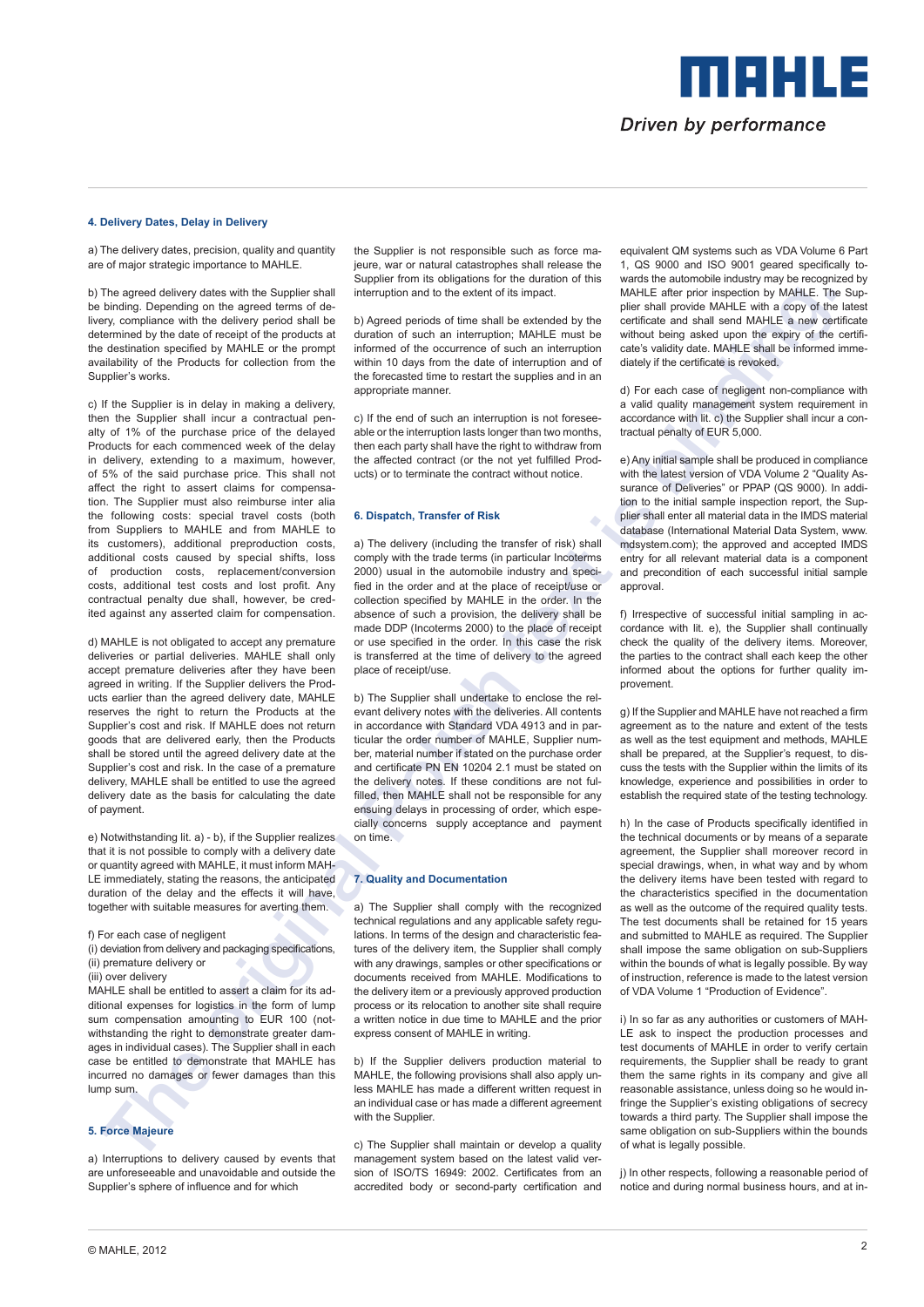tervals MAHLE deems necessary, MAHLE shall be entitled at any time to carry out reasonable inspections and quality audits of the premises in which the Supplier manufactures the Products. MAHLE shall have the right to terminate the present contract by informing the Supplier in writing to this effect if the Supplier fails to comply with the agreed quality standards for a period of three months. The Supplier has no right to provide any entrance inspections at MAHLE side.

k) The Supplier shall impose on its subcontractors the obligations contained in the above provisions of this item 7.

### **8. Hazardous Substances and Preparations**

a) The Supplier shall fulfill the legal regulations of the countries of manufacture and distribution relating to goods, materials and procedures that are subject to special treatment, inter alia regarding their transportation, packaging, labeling, storage, handling, manufacture and disposal on account of laws, ordinances and other regulations or on account of their composition and their impact on the environment.

b) In this case, the Supplier shall provide MAHLE with the necessary papers and documents before the order is confirmed. In particular, all hazardous substances and water-endangering materials may be delivered only after presentation of an EC safety data sheet and after approval has been given by MAHLE. Should the requirements in accordance with lit. a) change during the delivery relations, the Supplier shall immediately forward to MAHLE the papers and documents relating to the changed requirements.

c) MAHLE shall be entitled to return hazardous substances and water-endangering materials that were supplied for test purposes to the Supplier free of charge.

d) The Supplier shall be liable to MAHLE for any damage arising as a result of negligent non-compliance with the existing legal regulations.

e) Solely for information purposes, and excluding any responsibility for their accuracy and completeness, MAHLE provides a "Prescription List/List of Substances Subject to Declaration" on the MAHLE homepage (www.mahle.com).

f) The Supplier shall ensure that the requirements of the EU chemical legislation REACH (Regulation (EC) No. 1907/2006, Official Journal of the European Union dated 30.12.2006) - hereafter referred to as "REACH" - are complied with within the specified time, in particular preregistration and registration. MAHLE shall not be obliged in any way to carry out the (pre)registration. The Supplier is aware that the Products cannot be used if the requirements of REACH are not completely and properly complied with.

g) The Supplier must enter components (heavy metals) relevant to the EU directive on end-of-life vehicles (ELV - End of Life Vehicles) in the IMDS database at its own expense; they shall then be deemed declared.

h) On the basis of the EU directive on end-of-life vehicles, the Supplier shall undertake to ensure the following:

(i) Production and furnishing of a component-related concept for draining and unloading harmful substances;

(ii) Compliance with the labeling standards of VDA 260 for materials and components;

(iii) Provision of a utilization concept for selected supplied parts after agreement with MAHLE;

(iiii) Highest possible recycling rate and use of renewable raw materials after agreement with MAHLE.

i) In fulfilling its contractual obligations, the Supplier shall also comply with all legal and official regulations with regard to environmental protection.

j)The Supplier shall indemnify MAHLE in full against all consequences, in particular damages suffered by MAHLE and any claims of third parties against MAHLE, that result from the Supplier negligently not, partially, or belatedly complying with or fulfilling the above provisions in lit.  $f$ ) - i.).

### **9. Packaging**

a) The Supplier shall comply with the requirements of the latest valid Packaging Ordinance.

b) The Supplier shall take back used, empty packaging free of charge. If this is not possible, the Supplier shall pay the corresponding, reasonable disposal costs incurred by MAHLE.

# **10. Material Defects and Recourse**

a) Unless otherwise stated in the following provisions, the legal regulations shall apply to deliveries of defective goods (in particular to production material).

The based in particular states in the second interaction in the second interaction in the second interaction in the second interaction in the second interaction in the second interaction in the second interaction in the s b) On receipt of Products supplied by the Supplier for production purposes (production material) MAHLE shall examine that the goods ordered conform with those delivered and inspect them for any discrepancies in quantity or externally identifiable damage in so far as and as soon as this is possible in the ordinary course of business. MAHLE shall inform the Supplier immediately of any defects ascertained during this inspection. In all other respects the Supplier shall waive any further incoming goods inspection and testing on MAHLE's part. In the case of other defects that are not ascertained by MAHLE until the supplied goods are being processed or used for their intended purpose, MAHLE shall inform the Supplier immediately upon ascertaining the defects. In this respect the Supplier shall waive the defense of delayed complaint.

c) If defective goods are delivered, the Supplier shall first be given the opportunity to carry out remedial work, i.e. at MAHLE's discretion either to remedy the defect or supply a new item (replacement parts). In both cases the Supplier shall bear all costs resulting to the Supplier or MAHLE, e.g. transportation costs, travelling expenses, labor and material costs or costs for an incoming goods inspection over and beyond the normal scope. The same shall apply to any costs that may be incurred for removal and fitting. If the case of a subsequent delivery, the Supplier shall bear the cost of taking back the defective Products.

Driven by performance

MAHLE

d) If the opportunity to carry out remedial work fails, or if such work represents an unreasonable burden on MAHLE, or if the Supplier does not make an immediate start, then MAHLE shall be entitled to withdraw from the contract / order without setting any further time limit and to return the Products at the Supplier's risk and expense. In the case if Supplier is not able to eliminate the defects or replace damaged goods MAHLE shall be entitled to remedy the faults itself or have them remedied by a third party at the Supplier's expense.

e)Unless otherwise specified below, claims based on defects shall be subject to a limitation period of 30 months from the date the goods are delivered to MAHLE. If replacement parts are supplied (cf. lit. c)) the limitation period shall commence anew upon their delivery to MAHLE.

f) Any further claims, in particular for damages or in connection with warranties of the Supplier, shall not be affected.

g) For each case wherein MAHLE settles a warranty claim, the Supplier, if responsible for the defect, shall undertake to pay fixed lump-sum compensation of EUR 100 and further on all occurred costs connected with the defect. The Supplier shall in each case be entitled to demonstrate that MAHLE has incurred no damages or fewer damages.

h) If in its capacity as an automotive component Supplier MAHLE is obliged to grant one of its customers a longer or more extensive warranty for defects, if the Supplier delivers production material, the Supplier shall then also undertake to accept this regulation in future after first receiving written notification thereof

i) If customers of MAHLE - usually automobile manufacturers - apply a reference market procedure or a similar procedure that is usual in the automobile industry for determining and settling warranty claims and assert claims against MAHLE for defects in products manufactured by MAHLE that result from defects in the Supplier's Products, this procedure shall also be applied to the delivery relations between the Supplier and MAHLE.

### **11. Product Liability and Recall**

a) If the Supplier has caused a product fault and/or (depending upon the basis upon which the claim is made) is responsible for the fault, the Supplier shall undertake to pay MAHLE compensation at first request or to indemnify MAHLE against any third party claims, providing the cause of the claim lies within the Supplier's control and organization and the Sup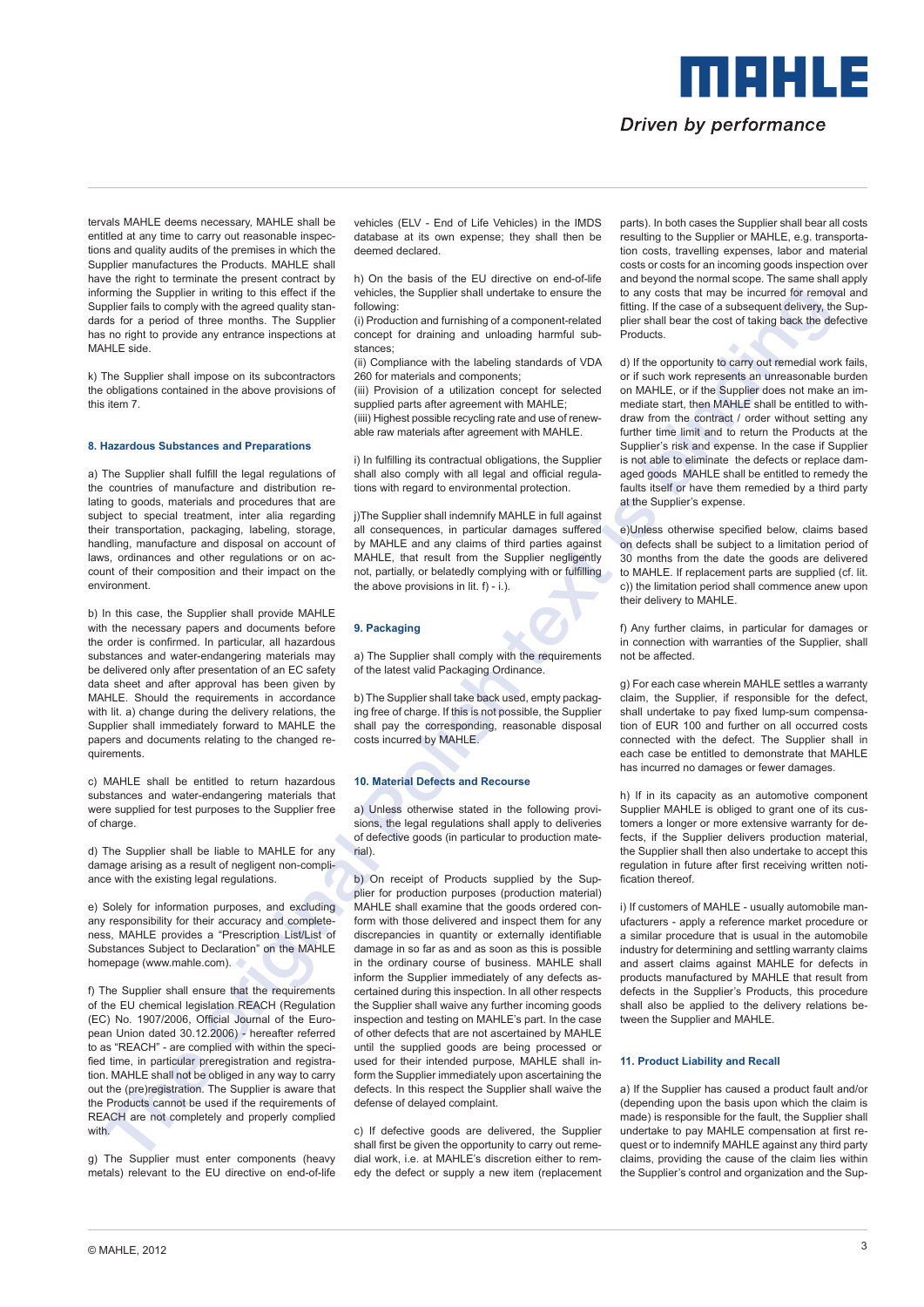plier would itself be liable to a third party. If MAHLE has contributed to the cause or fault, then the Supplier shall be able to assert this contributory responsibility for the cause or this contributory fault against MAHLE. In the relationship between MAHLE and the Supplier, each party's share in the payment of compensation shall be in proportion to the respective share in the fault and/or responsibility for the cause.

b) The obligations of the Supplier in accordance with lit. a) shall also include the payment of costs incurred by MAHLE in calling on the services of a lawyer or otherwise incurred in connection with the defense of product liability claims. If MAHLE is subject to special regulations regarding the burden of proof in relations with the injured party, these regulations shall also apply in relations between MAHLE and the Supplier provided that the circumstances requiring proof do not fall within MAHLE's area of responsibility.

c) In product liability cases in accordance with lit. a), the Supplier shall provide MAHLE with all necessary information and every support within the bounds of reason to fend off claims.

d) In so far as a recall action or program to give notice of ownership is necessary to comply with a law, ordinance, order or any other state requirement or as a safety measure to avoid personal injuries or death or in the case of other field or service actions, the costs, including labor, transportation and verifiability costs inter alia will be provided and bonded according to contributory responsibility for the cause attributable to MAHLE and the Supplier. MAHLE shall inform the Supplier - in so far as this is possible and reasonable - of the content and extent of the recall action or other field or service actions that are to be carried out and shall give the Supplier the opportunity to express its opinion. This shall not affect any other legal claims.

e) The Supplier shall undertake to take out and maintain sufficient product liability insurance to cover the risks of product liability, including the risk of recall. At the request of MAHLE the Supplier shall immediately provide documentary evidence of the conclusion of such an insurance contract. If the supplier is not in a position to furnish evidence of the insurance policies within two weeks, MAHLE shall be entitled to conclude such insurance at the supplier's expense.

## **12. Industrial Property Rights**

a) The Supplier guarantees that through the purchase, ownership, offering, use, processing or further transfer of the Products neither MAHLE nor customers of MAHLE shall infringe any intellectual property rights of third parties, in particular any rights of a third party as to brand, company, name, patent, utility model, design, equipment, or copyrights (including the relevant industrial property right applications) (hereafter "Industrial Property Rights"). If the Supplier negligently infringes this obligation, then the Supplier shall indemnify MAHLE and its customers at MAHLE's first request against any third-party claims arising from such actual or alleged infringements of property rights and shall bear all costs and expenses incurred by MAHLE in this respect, in particular firstly the cost of bringing an action and of defense and secondly costs resulting from observance of a possible duty to refrain.

b) Lit. a) shall not apply if the delivery item was produced on the basis of drawings, models or other detailed information from MAHLE and the Supplier neither was nor needed to be aware that Industrial Property Rights of third parties were thereby infringed.

c) The parties shall undertake to inform one another immediately of any infringement risks that become known and any cases of alleged infringement and to take reasonable action by common consent against infringement claims.

d) The period of limitation shall be 3 years from the conclusion of the relevant contract.

### **13. Reservation of Title, Means of Production**

a) The products shall become the property of MAHLE upon payment of their full purchase price. Any extended or expanded reservation of tittle on the part of the Supplier to delivered Products is excluded

Suppose that has not a straight also the suppose that is a straight also the suppose that is a straight also the suppose that is a straight also the suppose that is a straight also the suppose that is a straight also the b) All parts, raw materials, tools, materials or other devices or items provided by MAHLE or purchased by the Supplier at MAHLE's expense (and whose procurement costs have been reimbursed by MAHLE or are included in and paid for in full in the price payable for the Products) and that are associated with the manufacture of the Products or used for that purpose (hereafter "Means of Production") shall remain or become the sole property of MAHLE (hereafter "MAHLE Property"). MAHLE shall also retain all rights to drafts, samples, drawings, data, models or other information and documents supplied by MAHLE (hereafter "MAHLE Documents"). The Supplier shall expressly agree that MAHLE Property or MAHLE Documents shall not be used for the manufacture or construction of products for third-party customers without MAHLE's prior consent in writing.

c) The Supplier shall possess MAHLE Property and MAHLE Documents as a borrower and shall store them separately and apart from any property belonging to other persons and clearly labelled MAH-LE Property and MAHLE Documents to indicate that they are the property of MAHLE. MAHLE Property and MAHLE Documents shall not be removed from the Supplier's company premises without written instruction from MAHLE, except for the purpose of fulfilling the contract.

d) The Supplier shall undertake to insure MAHLE Property for its replacement value and at the Supplier's own expense at least against fire, water damage and theft and to maintain such insurance policies. On request, the Supplier shall provide MAHLE with documentary evidence of the existence of appropriate insurance policies. The Supplier shall carry out any necessary maintenance work at the usual intervals and at its own expense and shall notify MAHLE immediately of any damage or faults.

e) If MAHLE provides the Supplier with products, raw materials or other material ("Goods") so that the Supplier can manufacture Products, MAHLE reserves title to such Goods. The treatment and processing, modification or installation or reshaping of such Goods by the Supplier shall be carried out in the name of MAHLE. If the reserved Goods are processed together with other items that are not the property of MAHLE, MAHLE shall acquire joint ownership of the new Product in proportion to the value of MAHLE's Goods (purchase price plus VAT) to the other processed items at the time of production.

Driven by performance

MAHLE

f) If the Goods provided by MAHLE are inseparably combined or mixed with other items that are not the property of MAHLE, MAHLE shall acquire joint ownership to the new Product in proportion to the value of its reserved Goods (purchase price plus VAT) to the other combined or mixed items at the time of combination or mixing. If the combination or mixing is carried out in such a way that the Supplier's items may be considered the main item, it shall be agreed that the Supplier shall assign proportional joint ownership to MAHLE; the Supplier shall store and hold in safe custody the sole property of MAHLE or the joint ownership of MAHLE in the name of MAHLE.

### **14. Confidentiality**

a) The Supplier shall undertake to treat in confidence all confidential information obtained directly or indirectly from the other party to the contract. Orders and all associated commercial and technical details are also to be treated as confidential information. In particular, all received illustrations, drawings, calculations, quality guidelines, samples and similar items are to be treated as confidential. The copying and forwarding of confidential information is only permissible within the context of operational requirements. Confidential information may only be disclosed to a third party with MAHLE's prior written consent.

b) The above obligations shall not apply to such confidential information as the Supplier can prove

(i) was already generally accessible at the time of notification or was generally accessible thereafter through no fault of the Supplier;

(ii) was already in the Supplier's possession at the time of notification;

(iii) was made accessible to the Supplier by a third party without any obligation as to confidentiality and non-usage, provided that this third party has not obtained the information directly or indirectly from the Supplier;

(iiii) was to be furnished to the authorities on the basis of legal regulations.

c) The Supplier shall undertake to impose the same obligations to maintain secrecy on subcontractors. Confidential information made known to the Supplier by MAHLE shall be used exclusively for the intended purpose.

d) The obligation to maintain secrecy shall continue to apply for a period of three years after the delivery relations have ended. At the end of the delivery relations, the Supplier shall undertake to return to MAHLE all received confidential information if it is